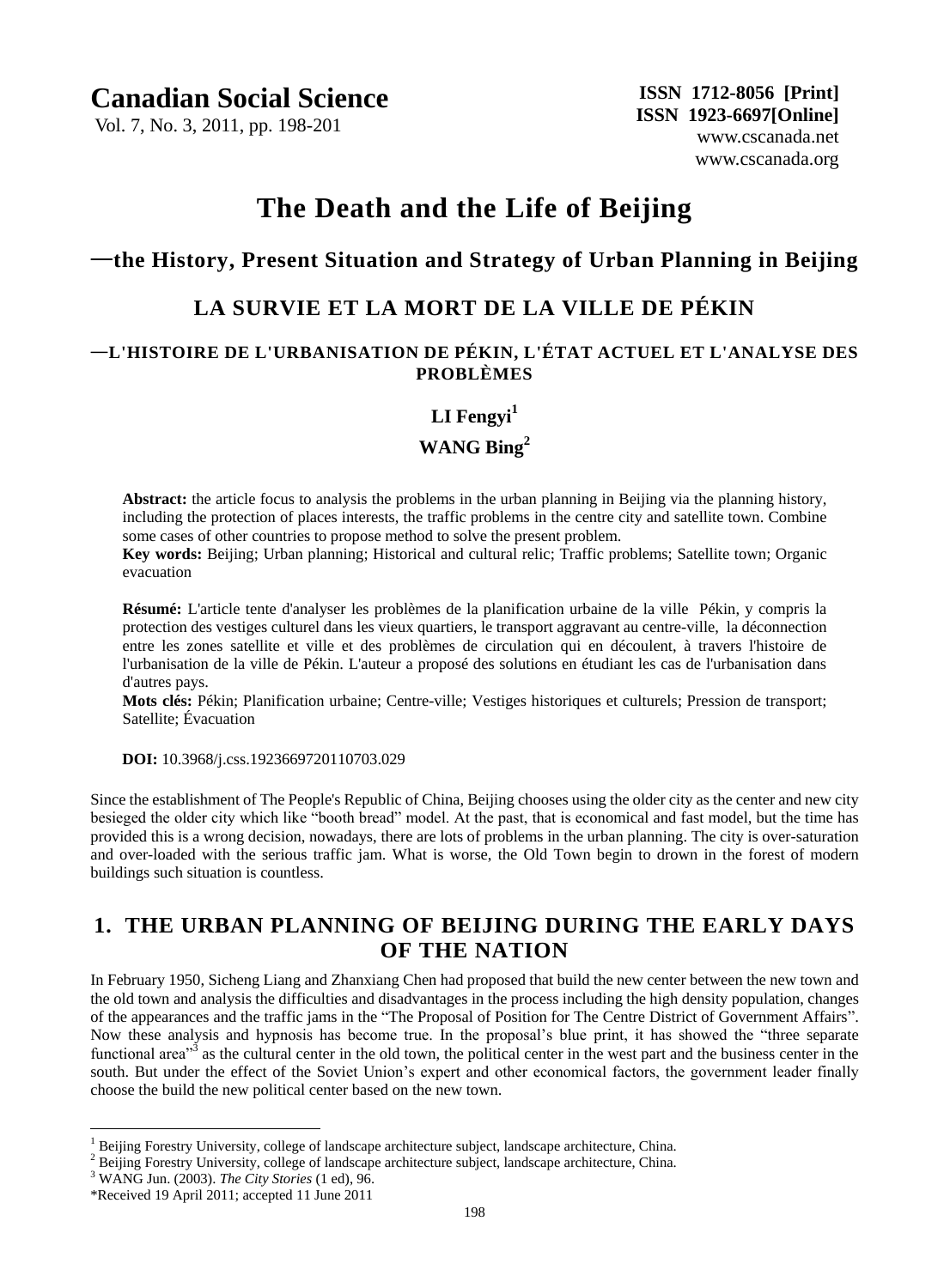## **2. THE CURRENT SITUATION OF URBAN PLANNING IN BEIJING**

#### **2.1 The Protection of Historical and Cultural Relic**

"In the early days Beijing has 7,000 alleys but in 80's there is only 3,900 remain, the alley begin to disappear at 600/year". In order to setting up commercial, administrative buildings, opening urban roads and residential areas, Beijing's city walls, alleys and courtyard houses are large stretches of destroyed, disappeared over the centuries has also Beijing"s cultural and spiritual wealth accumulation Instead, the symbol of modernization, rapid economic development of modern architecture has appear in Beijing. Beijing once the gem of urban planning in the perspective of Sicheng Liang has epilated by the people chased for profit. Today, people"s cultural awareness has been awakened; Beijing will lose his original life without the historical and cultural relic.Unlike Beijing, La Défense CBD in Paris since 1958 is a new area which has broke away from the old district. This district is a typical modern style, a vivid and attractive area. Its design and construction is implemented in phases, leaving room for future urban development. After 40 years of development, La Défense CBD has played an important role in Europe and the world. Old town has separated with the La Defense CBD; it has maintained the original texture and historical context. Paris has showed its modernization and a deep characteristic formed its own unique urban competitiveness and urban style.

#### **2.2 The Traffic Problem in the Central Area**

China"s urban planning on drawing a large extent, the Soviet Union urban development norms and experiences, such as Beijing's "one-center + ring line<sup>5</sup>" urban form, in some big cities in the Soviet Union had a similar instance, such as Moscow.

Since 1960, to solve this model reveals shortcomings in the actions of Moscow gradually being put on the agenda, from 1985 to 1990, a more complete master plan was proposed, based on a single central structure of the overall plan structure into a multi-center, Moscow is divided into eight planning zones, each planning district 60 to 100 million people, divided into smaller planning area. Arranged in a number of cities from the rural hinterland to the cities of fresh air into the green channel of the wedge-shaped city center and separate each planning district that enable the city has a good ecological environment. Meanwhile Tokyo which has the same population with Beijing is a "single center + ring line" model and it use technical method to solve the problem.

Rapid development in Tokyo after World War II, the city gradually engulfed the suburban and urban green belt but could not alleviate the urban traffic problem, then the government begin to develop the underground. Nowadays, the Tokyo" underground is full of subways and easily accessible with the commercial and financial sites a forming a "metro subway chain", but the essence is still crowded Tokyo. If looking at GDP, the level of Tokyo as an economic-class international city in the 2004 rankings, ranked first in the world's major cities. On the other hand, according to some Korea relevant department, the happiness index study in Soul, New York, Toronto, London, Paris, Milan, Berlin, Tokyo, Beijing and Stockholm, Tokyo and Beijing only got 69 and 67.8marks ranking No.8 and No. 9.<sup>6</sup> In order worlds the strategy in Tokyo does not works well and that will be a warning to Beijing. In order to alleviating the tremendous pressure in center area, Beijing has been building the city loop, hoping the loop will share the traffic pressure on Beijing transport. The amount of money Beijing has contributed in the transportation is 4.3% of GDP in ninth five-year plan period and in "Ten five-Year" period the investment is expected to 5.15% of GDP<sup>7</sup> which is rare in the world. At September 12, 2009, with the last piece of the West Sixth Ring Road, six-ring opened to traffic which has a total length of 187.6 kilometers and in August 2005, seventh ring road also has commenced.

#### **2.3 Satellite Town=Bedding Town**

For the same purpose, the construction of satellite towns is poplar in Beijing and shunyi, tongzhou and yizhuang is also viewed as core satellite in Beijing. This led the drive to the outskirts of the transfer of real estate, which subsequence a growing number of residential suburbanization, such as Huilongguan community in Changping. "They have been equivalent to the size of a city, but their main function is only to live", which formed a main residence but the lack of industrial functions.

From the surface such community has attracted resident from the central area and alleviate the pressure. Actually, as the economic bus lines and supporting facilities are inadequate, resulting in some projects cost performance is not satisfied; yet another reason is lacing large-scale development both within the supporting community, or the community

 4 600 alleys disappear, map changing in every 2 months(2001), Beijing Evening News, http://www.sina.com.cn

<sup>\*</sup>Received 18 April 2011; accepted 14 June 2011

<sup>5</sup> WANG Jun. (2003). *The City Stories* (1 ed), 32.

 $6$ The happiness index in 10 cities, http://house.gxsky.com/others/xingfu/xf5.html

<sup>7</sup> The problem of New Beijing, (2006), Outlook, http://www.far2000.com/information/article/20080307/030H005R008.html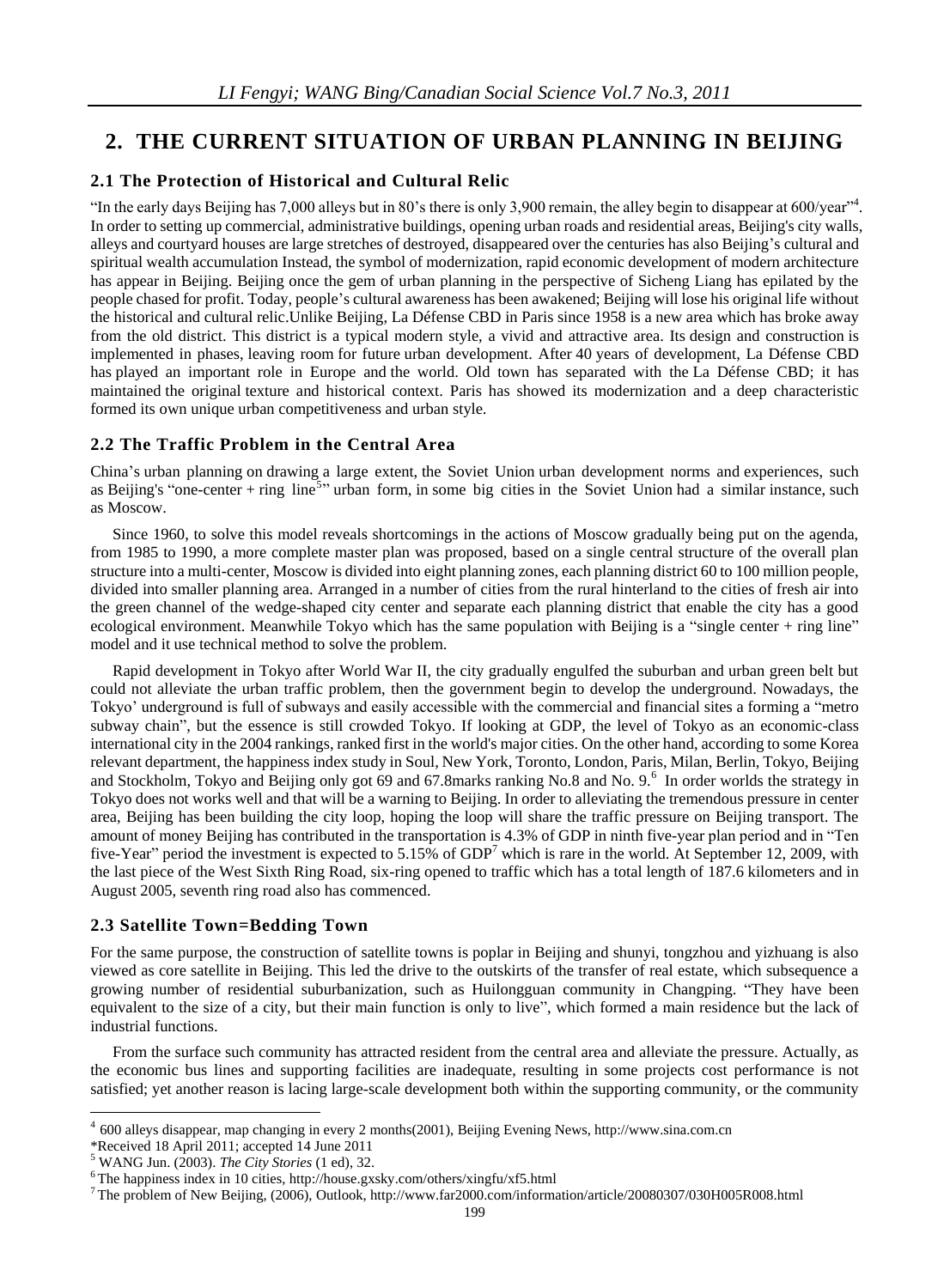#### *LI Fengyi; WANG Bing/Canadian Social Science Vol.7 No.3, 2011*

surrounding the hospital, School (college), entertainment, supermarkets, shopping malls and other public infrastructure cannot be compared with the central city. In addition the most important point is the small-scale of the bedding city will limit its and strong dependence on the mother city, while increasing the traffic pressure between the city center, so it is difficult to really spread and control the size of urban population. Most of people still work in the central city when during the rush hour; a large number of people would take public transport or private car between residential area and down town area. That will add the traffic pressure, spare the leisure time and reduce the happiness index.

## **3. STRATEGY**

The Academicians of the Chinese Academy of Sciences and Chinese Academy of Engineering Liangyong Wu states: "We must change only from a central city to the surrounding radiation pattern should be along the transport axis, in the appropriate development zone layout "grapes" style of urban corridor, take full account of the city"s capacity and the balance of housing and employment, the only way to solve the problem."

#### **3.1 The Protection of Historical City**

Beijing Municipal Planning Commission has organized 12 intuitions to compile "the Plan to Protect the Historical and Cultural Heritage of Beijing in 25 areas". Old City of Beijing 25 historical and cultural protected areas carried out a detailed survey of the status quo, evaluation and classification of Planning. Even with a clear plan, Beijing is still a lot of protection unit has been destroyed, for example no.222 at xiheyan street in Xuanwu district has been destroyed in July,  $2007^8$ .



At present we know how to protect the places but the problem is do or not to do. This involves the departments of communication and control problems. The tragedy at 222 yard is cap between Municipal Committee and Cultural Relics Bureau. Government policy in the work must be timely release of relevant information to communicate with the

 $\overline{a}$ 

<sup>8</sup> Lots of quadrangle under protection has been demolished (2007),

http://www.china.com.cn/culture/txt/2007-07/14/content\_8524949.htm